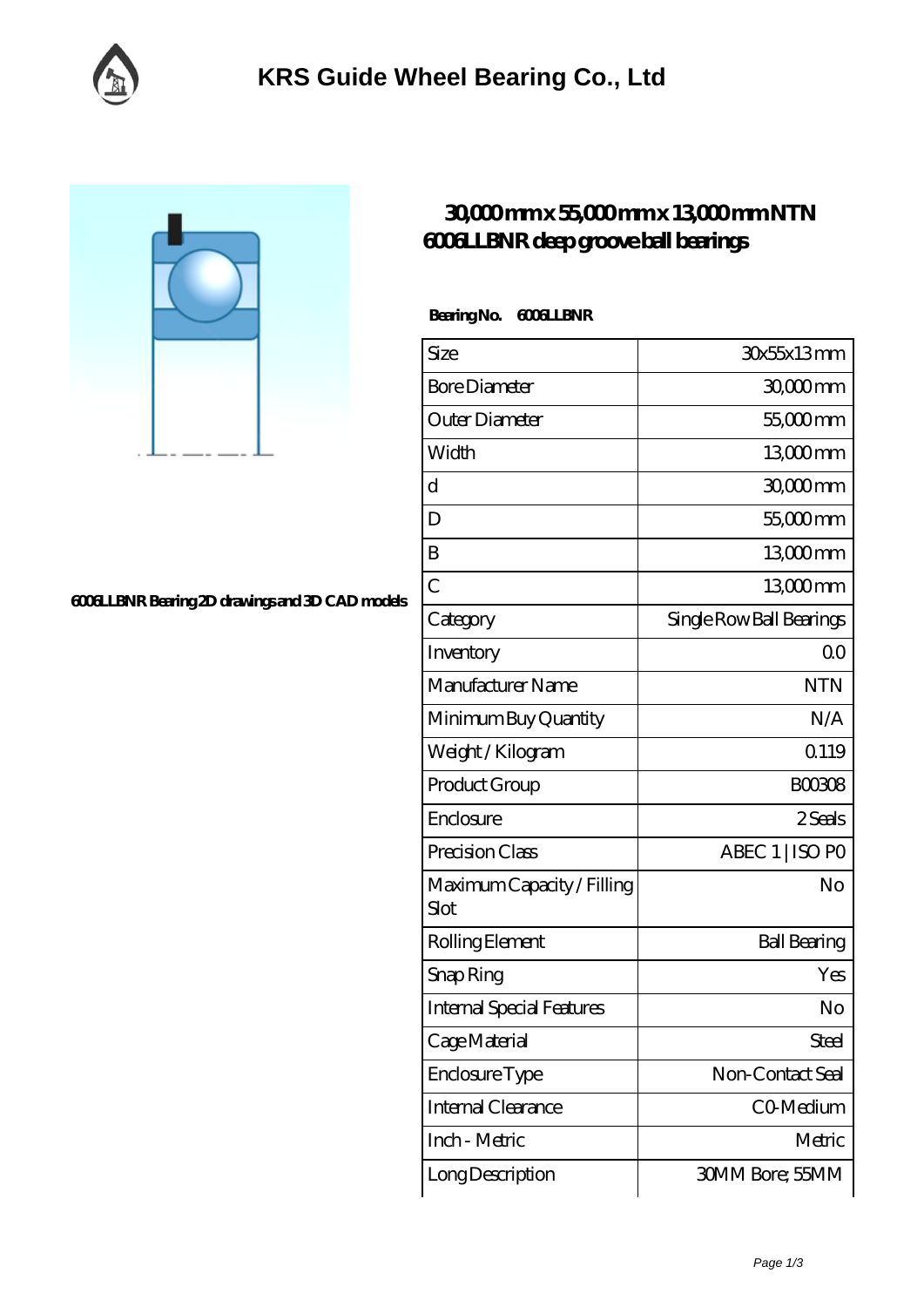

|                          | Outside Diameter; 13MM                                        |
|--------------------------|---------------------------------------------------------------|
|                          | Outer Race Diameter; 2                                        |
|                          | Seals; Ball Bearing; ABEC 1  <br>ISO PO, No Filling Slot; Yes |
|                          | Snap Ring, No Internal                                        |
|                          | Special Features                                              |
| Category                 | Single Row Ball Bearing                                       |
| <b>UNSPSC</b>            | 31171504                                                      |
| Harmonized Tariff Code   | 8482105068                                                    |
| Noun                     | Bearing                                                       |
| Keyword String           | Ball                                                          |
| Manufacturer URL         | http://www.ntnamerica.co                                      |
|                          | m                                                             |
| Manufacturer Item Number | 6006LLBNR/2AS                                                 |
| Weight/LBS               | 0263                                                          |
| Outer Race Width         | 0512Inch   13Millimeter                                       |
| Outside Diameter         | 2165Inch   55 Millimeter                                      |
| Bore                     | 1. 181 Inch   30Millimeter                                    |
| bore diameter:           | 30mm                                                          |
| precision rating         | ISO Class <sub>O</sub>                                        |
| outside diameter:        | $55$ mm                                                       |
| finish/coating           | Uncoated                                                      |
| overall width:           | 13mm                                                          |
| bearing material:        | High Carbon Chrome Steel                                      |
| bore type:               | Round                                                         |
| cage material:           | Steel                                                         |
| closure type:            | Double Sealed                                                 |
| inner ring width:        | 13mm                                                          |
| rowtype & fill slot:     | Single Row Non-Fill Slot                                      |
| outer ring width:        | 13mm                                                          |
| snap ring included:      | With Snap Ring                                                |
| maximum rpm (grease):    | 13000rpm                                                      |
| internal clearance:      | CN                                                            |
| fillet radius            | 1 <sub>mm</sub>                                               |
|                          |                                                               |